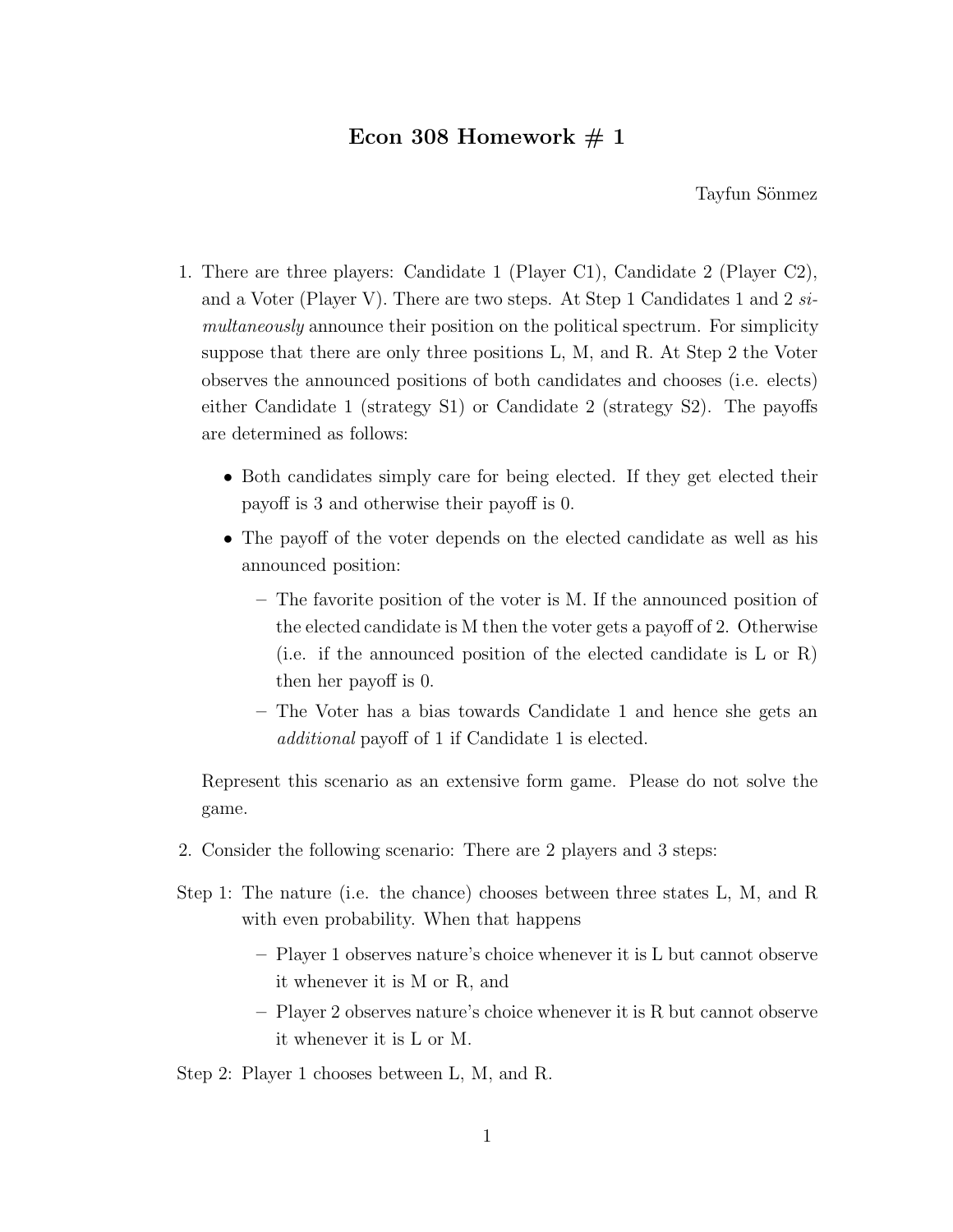Step 3: Player 2 observes Player 1's choice and chooses between L, M, and R.

The payoffs are determined as follows: Each player gets a payoff of 2 if the other player *does not* announce the true state and an *additional* payoff of 1 if he/she announces the true state.

Represent this scenario as an extensive form game. Please do not solve the game.

- 3. Solve the following games with backwards induction. Give the equilibrium strategies as well as equilibrium payoffs.
	- (a)

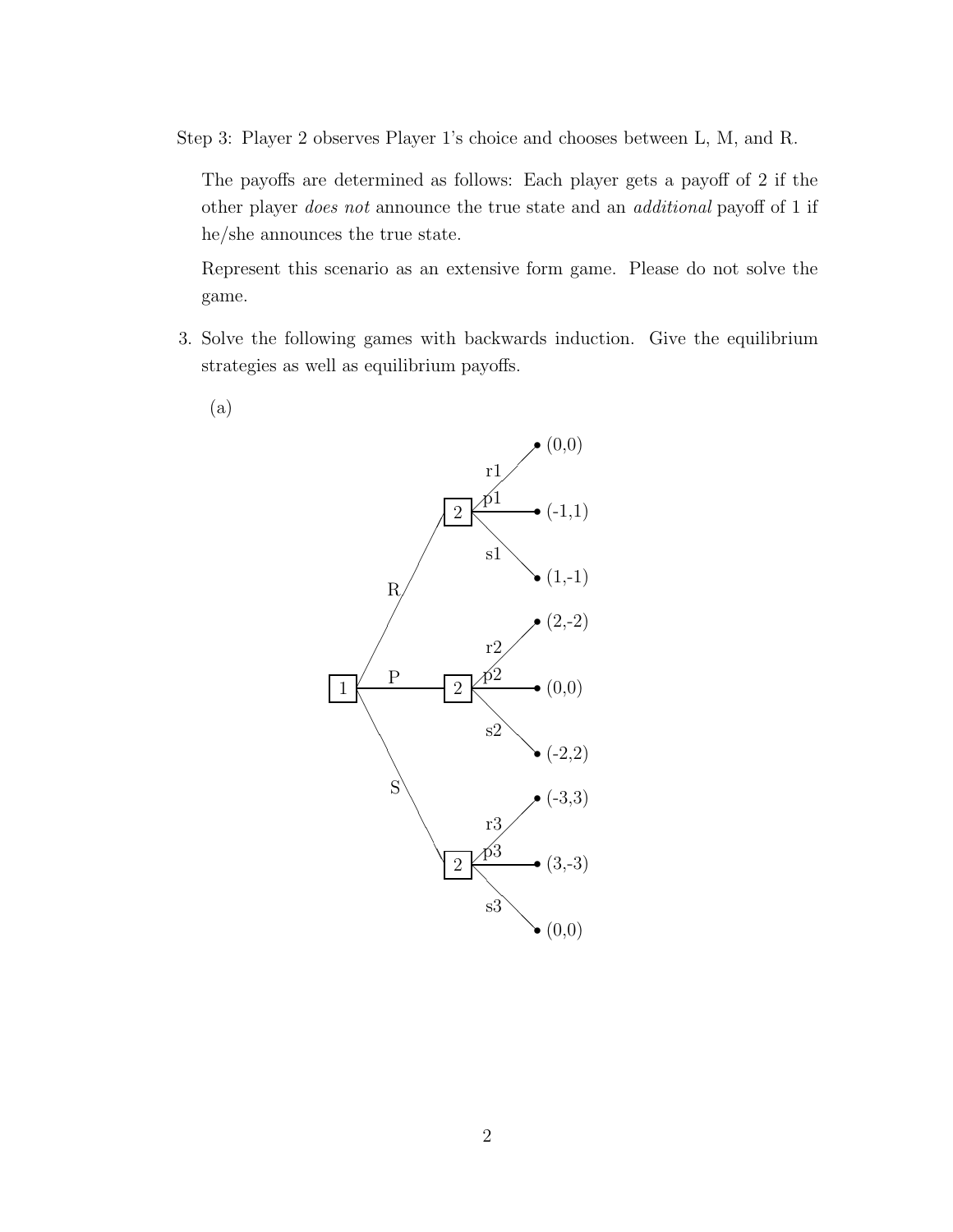

4. Find the dominant and dominated strategies in the following games (in case players have such strategies). Is there any dominant strategy equilibrium in any of these games?

(a)

Player 2  
\n
$$
\begin{array}{c|c}\n & L & R \\
\hline\nL & R & \\
\hline\nD & 2,3 & 1,1\n\end{array}
$$

(b)

P3

B

|  |                         |  |                           | $R_{\perp}$                    |  |
|--|-------------------------|--|---------------------------|--------------------------------|--|
|  | U   3,3,3   1,1,1       |  |                           | U   2,0,3   0,2,0              |  |
|  | M $\boxed{2,0,2}$ 3,5,4 |  |                           | $M \mid 4,2,1 \mid 1,0,3 \mid$ |  |
|  | D   2,3,1   2,1,2       |  | $D \mid 2,3,1 \mid 0,3,0$ |                                |  |

(b)

A